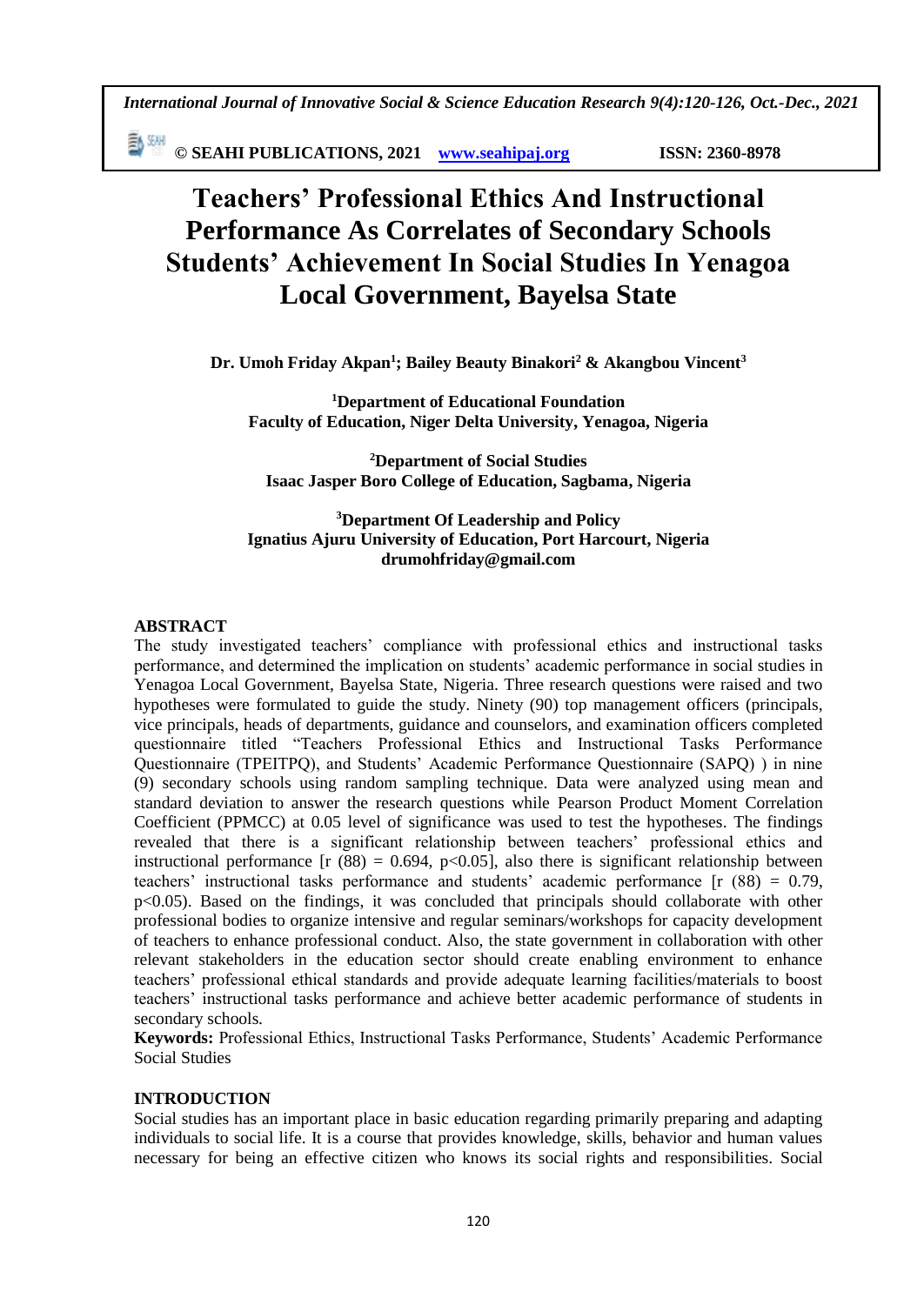studies covers many disciplines, especially the field of social sciences which is directly related to human life, and the disciplines of history, geography, philosophy, psychology, sociology, political science, economics, law, and citizenship are among the leading ones within social sciences. The necessity of addressing the subjects of social sciences with an interdisciplinary approach is highly emphasized in the Social Studies Curriculum of the Ministry of National Education (MEB, 2017).

National Council for Social Studies (NCSS) defines social studies as "…The integrated study of the social sciences and humanities to promote civic competence. Within the school program, social studies provides coordinated, systematic study drawing upon such disciplines as anthropology, archaeology, economics, geography, history, law, philosophy, political science, psychology, religion, and sociology, as well as appropriate content from the humanities, mathematics, and natural sciences. The primary purpose of social studies is to help young people make informed and reasoned decisions for the public good as citizens of a culturally diverse, democratic society in an interdependent world" (NCSS,1993). Social studies educator's discussions in decades about defining social studies and purpose of social studies means that generalizations about the field can be elusive (Levstik & Tyson, 2008).

The social studies curriculum aims at developing students' generic skills such as creative thinking, problem-solving, decision-making, doing research, as well as their historical skills such as perception of time and chronology, perception of change and continuity, use of evidence, geographical skills with perception of space and observation, and understanding of essential approaches in this field (MEB, 2005). The social studies curriculum covers creative thinking, critical thinking, entrepreneurship, empathy, communication, problem-solving, and doing research. In addition, social studies, which includes values such as acting scientifically, diligence, justice, sensitivity, responsibility, and independence, has an important place in values education.

Teachers' professional ethics are the prescribed norms, values, principles, rules, regulations and standards governing teachers' professional conduct. The quality of education and students' performance depends on teachers' instructional tasks performance which is guided by ethics of the teaching profession. Teachers are expected to demonstrate expert knowledge and specialized skills in translating educational policies, principles and curriculum contents into actions during teachinglearning process in order to achieve the desired learning outcome. Instructional tasks are statutory curricula functions that are performed by teachers to enable learners achieve the set educational goals in schools. This means that the real teacher must possess the qualities for effective teaching and learning. The teacher must know what to teach, how to teach, and whom to teach. The purpose is to deliver the curriculum effectively and efficiently, so as to achieve the set goals and standards in schools (Ayeni, 2011; Koleoso, 2002).

Teacher's instructional task performance is facilitated by the ability of the teacher to demonstrate sound professional attributes like scholarship through continuous research and it is pivotal to successful teaching, students' learning outcomes and attainment of quality education in secondary schools. Teachers' professional ethics are manifested in their knowledge of the subject–matter, pedagogical skills and competences in the teaching-learning process, which leads to the accomplishment of the stated educational goals. Bangbade (2004) found that teachers' professional ethics have significant relationship with students' academic performance; such professional ethics according to Bangbade (2004) include teachers' knowledge of the subject matter, communication skill, emotional stability, good human relations and interest in the job.

The quality of students' academic achievement in Nigerian secondary schools has been observed to be dwindling/relatively low as revealed in the percentage of students who obtained credit level

passes in five subjects including English Language and Mathematics in the West African Senior School Certificate Examinations which reflected 52.92% in 2016, 59.22% in 2017 and 49.98% in 2018 (Adenipekun, 2018). This relatively low level of performance could be partly attributed to lack of teachers' full commitment to professional ethics. Teaching is the art of imparting knowledge to the learners. This is the primary duty of a teacher who has gone through a proscribed period of professional training. Teaching is not a profession for 'all comers'. This is the reason why the Teachers' Registration Council of Nigeria (TRCN) was established by Decree (now Act) 31 of 1993. The Council became operational by June, 2000. It is aptly stated in section 5 sub-section 100 (a) of the National Policy on Education that "Teachers' Registration Council of Nigeria (TRCN)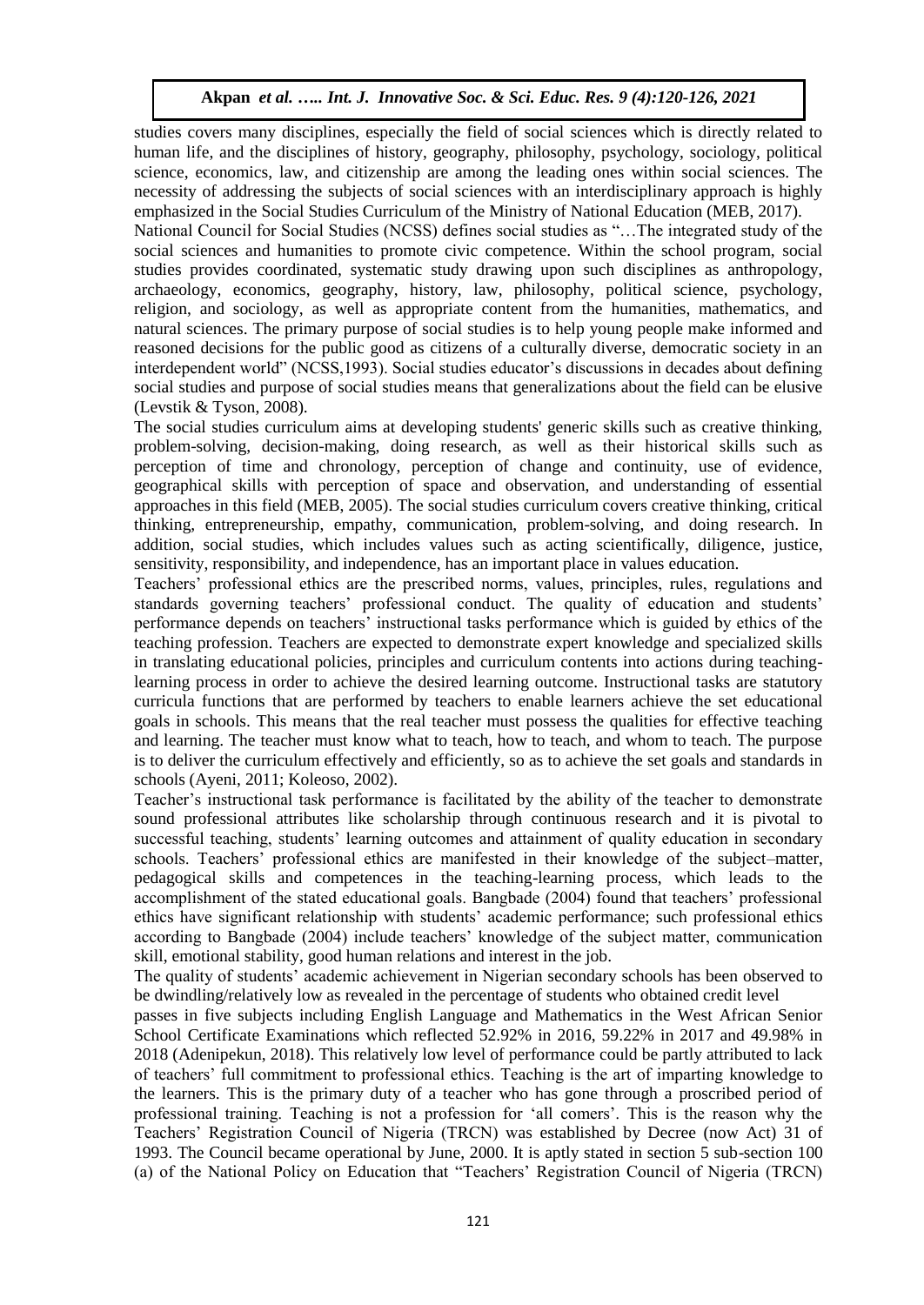shall continue to register teachers and regulate teaching profession and practice" (Federal Republic of Nigeria, 2013). The TRCN among other responsibilities has the mandate to enforce professional ethical conduct among teachers and prosecute erring ones using the Teachers Tribunal which has powers under the law to met out punishments. The Teachers' Registration Council also has the responsibility to support continuing professional development of teachers and promote teaching as a profession (Teachers Registration Council of Nigeria, 2005). When teachers are seen upholding a sound professional conduct, it creates a high level of public confidence and trust in the teaching profession. Since its inception, the TRCN has taken up the challenge of ensuring that teachers in the profession are actually trained and certified to do their job well. However, students' academic performance is relatively low in Nigerian secondary schools probably because the schools are still riddled with teachers who lack full commitment to professional ethics. In Nigeria, the Teachers' Registration Council has stipulated that all teachers should abide by its code of ethics. Furthermore, the council has the mandate to publish and maintain codes of professional conduct for teachers, which shall include the standards of teaching, knowledge, skill and competence. The Teachers' Registration Council of Nigeria (TRCN) is committed to ensuring that the code of professional conduct for teachers is promoted and observed by ensuring that every teacher possesses the prescribed teaching qualification(s) and registers as a member of the TRCN. This is to maintain public trust and confidence in the teaching profession. Akuezilo and Akudolu (2006) posited that TRCN has made the mandatory continuous professional education part of the requirements for renewal of teachers' practicing licenses while teachers at all levels of education without teaching qualifications are mandated to undergo a Postgraduate Diploma in Education (PGDE), in order to become certified teachers.

## **Statement of the Problem**

It is a common knowledge that when teachers are seen upholding sound professional conduct, it creates a high level of public confidence and trust in the teaching profession. However, the issue of declining academic performance of students in Nigeria secondary schools has generated much concern among stakeholders in the education sector. This has been partly attributed to lack of teachers' full commitment to professional ethics, which affects students' academic performance. This public outcry calls for further investigation into teachers' compliance with teaching professional ethics (norms, values, principles and regulations) in the performance of instructional tasks, with a view to determining their implications on students' academic performance in social studies, using Yenagoa Local Government Area of Bayelsa State, Nigeria as a case study.

## **Purpose of the study**

The study investigated the teachers' professional ethics and instructional performance as correlates of secondary school students' academic achievement in social studies in Yenagoa Local Government Area of Bayelsa State, Nigeria. Specifically, the study sought to achieve the following:

- 1) The level of teachers' compliance with professional ethics in secondary schools in Yenagoa Local Government Area of Bayelsa state, Nigeria.
- 2) The level of teachers' effectiveness in instructional task performance in secondary schools in Yenagoa Local Government Area of Bayelsa state, Nigeria.

#### **Research Questions**

The following research questions were raised to guide the study.

1. What is the level of teachers' compliance with professional ethics in secondary schools in Yenagoa Local Government Area of Bayelsa state, Nigeria?

2. What is the level of teachers' effectiveness in instructional task performance in secondary schools in Yenagoa Local Government Area of Bayelsa state, Nigeria?

#### **Hypotheses**

The following research hypotheses were formulated and tested at 0.05 level of significance.

**HO1:** There is no significant relationship between teachers' professional ethics and instructional task performance in social studies.

**HO2:** There is no significant relationship between teachers' instructional task performance and students' academic achievement in social studies.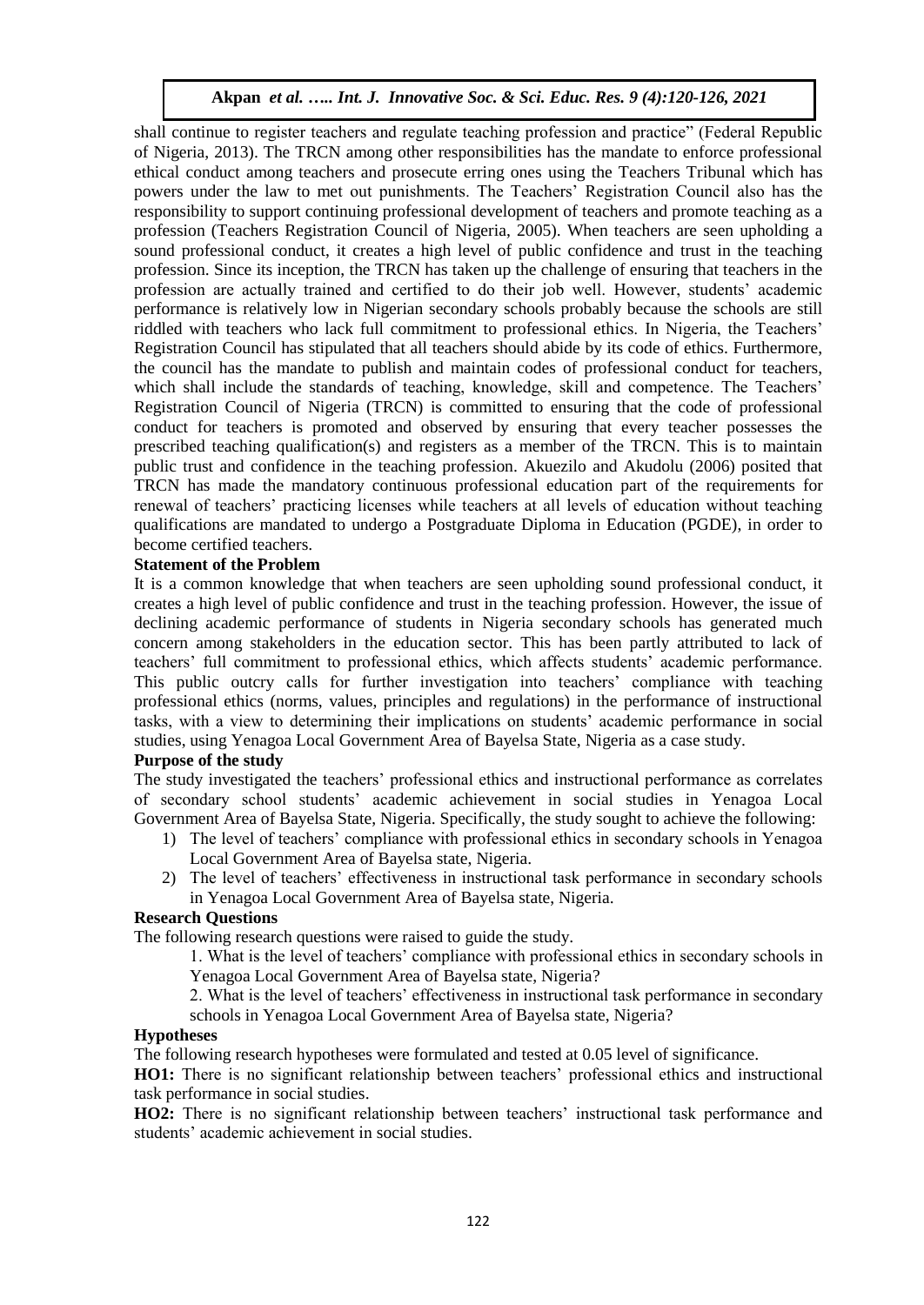## **METHODOLOGY**

The research design that will be adopted for the study is the correlational research design. Gay (2016) described a correlational survey as a study that involves the collecting of data in order to determine whether, and to what degree, a relationship exists between two or more quantifiable variables. This design is considered appropriate for the study because the study seeks to examine the relationship between the independent variable which are teachers' professional ethics, instructional performance and the dependent variable which is students' academic achievement in secondary schools in Bayelsa State. The population of this study was all teachers in the 39 public Secondary Schools in Yenagoa Local Government Area, of Bayelsa State. The population of teachers in public secondary Schools in Yenagoa Local Government Area in the 2020/2021 academic session is One Thousand two Hundred and Eighty Seven (1,287) (Bayelsa State Post Primary Schools Board, 2021). A sample of two hundred and forty seven (247) teachers were used in this research work. The sampling technique used in this study is the Cluster Random Sampling technique. Cluster breaks a population into different relevant units. In this case, Yenagoa Local Government is made of three (3) constituencies. The three constituencies acted as clusters and was further broken down to three (3) schools per Cluster. All the two hundred and forty seven teachers (247) in the nine schools formed the sample.

| <b>CONSTITUENCY</b>   | <b>SCHOOLS</b>      | <b>NO OF TEACHERS</b> |
|-----------------------|---------------------|-----------------------|
| Epie/Afissa           | <b>BDGS</b> Yenagoa | 77                    |
|                       | CSS Igbogene        | 37                    |
|                       | SJGSS Amaratha      | 66                    |
| Gbarain/Ekpetiama     | GGS Okolobiri       | 14                    |
|                       | <b>OMGS</b> Ikibiri | 06                    |
|                       | <b>ECHS</b> Tombia  | 13                    |
| Okordia/Zarama/Beseni | CSS Biseni          | 10                    |
|                       | CSS Okordia         | 13                    |
|                       | CSS Zarama          | 11                    |
|                       | TOTAL               | 247                   |

| Table 1: Sampled schools and teachers in Yenagoa LGA |
|------------------------------------------------------|
|------------------------------------------------------|

Schools in Constituency I produced 60% of the students because of the metropolitan/urban nature while the other two constituencies produced 40% and 20% respectively, because they are in the rural area. The instrument for data collection were "Teachers Professional Ethics and Instructional Tasks Questionnaire" (TPEITQ) and "Students' Academic Performance Questionnaire" (SAPQ) developed by the researcher. The questionnaire contains an introductory letter for their candid and unbiased opinion. This was followed with section A and B. Section A, was on the personal data of the respondents while section B utilized a four-point Likert rating scale classified as Strongly Agree (SA), Agree (A), Disagree (D) and Strongly Disagree (SD) with value of 4, 3, 2 and 1 respectively. The section B contained 11 items which cover variables such as punctuality, knowledge of the subject matter, preparation of lesson notes, communication skill, time management, human relations, dressing habit, class management, continuous assessment, students' discipline, and committee work. Students' academic performance variable is the achievement recorded in the West African Senior School Certificate Examinations (WASSCE) between 2018 and 2020. The instrument was given to one expert in measurement/evaluation. These experts validated the items in terms of clarity of words, face and content validity. Corrections and suggestions by the experts were included in the final version of the instrument. The reliability of the instrument was ascertained through test-retest method. 20 teachers' in secondary schools in Ogbia Local Government Area of Bayelsa State were twice administered the instrument within a time lag of 14 days. The scores collected from each of the tests were correlated using Pearson Product Moment Correlation and this yielded a coefficient score of 0.80 which was deemed as reliable for the study. The researcher visited all the schools selected for the study to administer questionnaires. The researcher sought for the permission of the principals and solicited for the cooperation of the respondents in completing the questionnaires. The researcher was assisted by one trained research assistant who helped in the administration of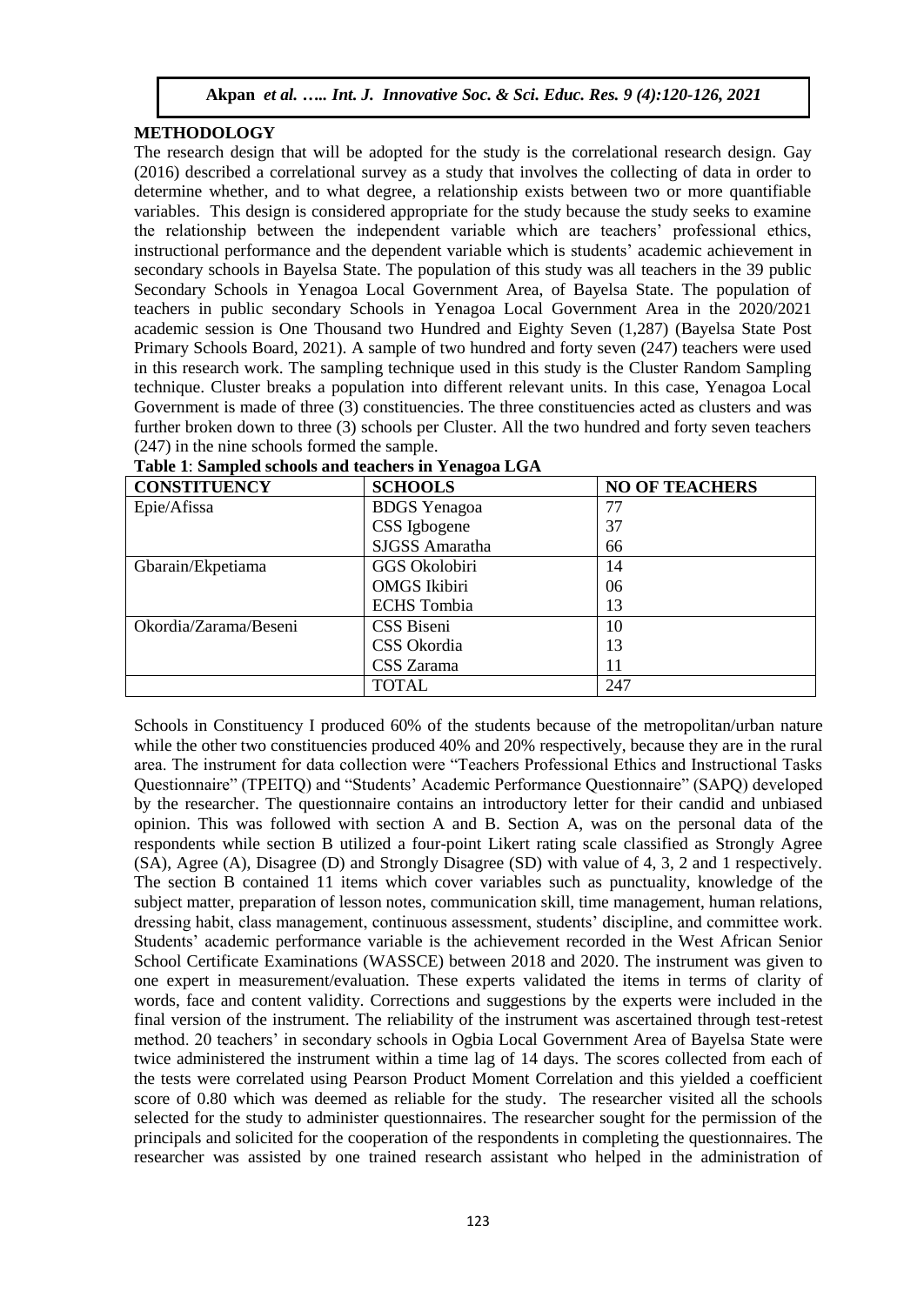questionnaires in the sampled schools while completed questionnaires were collected from the respondents on the same day. The few respondents who could not fill the questionnaire on the spot were given opportunity till the next day when the researcher visited their schools to collect completed questionnaire. The administration of the instrument took three (3) working days. This method ensured 100% rate of return of the questionnaire. The research questions were analyzed using frequency count and percentage while Pearson Product Moment Correlation Coefficient was used to test the hypotheses at 0.05 level of significance. The decision rule for answering the research questions was arrived at by finding the average of the 4-point scale, thus;  $\frac{4+3+2+1}{4} = \frac{10}{4} = 2.50$ thus, any item with mean of 2.50 and above will be interpreted as High Level (HL), while mean score below will be interpreted as Low Level (LL). For the hypotheses, the decision rule is that if the calculated r-value (reliability coefficient) is greater than the critical or table value, the null hypothesis would be rejected, otherwise, it would not be rejected.

# **ANALYSIS AND RESULTS**

## **Research questions**

**Research Question I:** *What is the level of teachers' compliance with professional ethics in secondary schools in Yenagoa Local Government Area of Bayelsa State?*

| Teachers Compliance with Froicssional Ethics |                                                  |      |           |               |  |  |  |  |
|----------------------------------------------|--------------------------------------------------|------|-----------|---------------|--|--|--|--|
| S/N                                          | <b>ITEMS</b>                                     | X    | <b>SD</b> | <b>REMARK</b> |  |  |  |  |
|                                              | All teachers are punctual to schools             | 2.76 | 0.56      | HL            |  |  |  |  |
| 2                                            | All teacher have good communication skills       | 2.87 | 0.61      | HL.           |  |  |  |  |
|                                              | All teachers demonstrate good human relations    | 2.63 | 0.71      | HL            |  |  |  |  |
| $\overline{4}$                               | All teachers have good time management           | 2.59 | 0.51      | HL            |  |  |  |  |
|                                              | All teachers have sound knowledge of the subject | 2.62 | 0.71      | HL            |  |  |  |  |
|                                              | matter                                           |      |           |               |  |  |  |  |
| 6                                            | All teachers have good dressing habit            | 2.57 | 0.61      | HL            |  |  |  |  |
| Source: Field work (2021)                    |                                                  |      |           |               |  |  |  |  |

**Table2: Teachers' Compliance with Professional Ethics (n = 247)**

The analysis of data in table 2 indicated that the level of teachers' compliance with professional ethics was high since all items were rated above the criteria mean value of 2.50

**Research Question II:** *What is the level of teachers' effectiveness in instructional tasks performance in Yenagoa Local Government Area of Bayelsa State?*

**Table 3: Teachers' Instructional Tasks Performance (n = 247)**

| $1000$ $\sigma$ $\sim$ $1000$ $\sigma$ $\sim$ $100$ $\sigma$ $\sim$ $1000$ $\sigma$ $\sim$ $100$ |                                                  |      |           |               |  |  |  |  |  |
|--------------------------------------------------------------------------------------------------|--------------------------------------------------|------|-----------|---------------|--|--|--|--|--|
| S/N                                                                                              | <b>ITEMS</b>                                     | X    | <b>SD</b> | <b>REMARK</b> |  |  |  |  |  |
| 7                                                                                                | All teachers prepare their lesson notes 2.67     |      | 0.59      | HL            |  |  |  |  |  |
|                                                                                                  | adequately and regularly                         |      |           |               |  |  |  |  |  |
| 8                                                                                                | All teachers conduct continuous assessment 2.58  |      | 0.63      | <b>HL</b>     |  |  |  |  |  |
|                                                                                                  | regularly                                        |      |           |               |  |  |  |  |  |
| 9                                                                                                | All teachers<br>maintain good classroom 2.59     |      | 0.54      | HL            |  |  |  |  |  |
|                                                                                                  | management                                       |      |           |               |  |  |  |  |  |
| 10                                                                                               | All teachers demonstrate good human 2.71         |      | 0.47      | HL            |  |  |  |  |  |
|                                                                                                  | relations                                        |      |           |               |  |  |  |  |  |
| 11                                                                                               | All teachers have good time management           | 2.60 | 0.45      | <b>HL</b>     |  |  |  |  |  |
| 12                                                                                               | All teachers support the school management       | 2.60 | 0.59      | HL            |  |  |  |  |  |
|                                                                                                  | on students' discipline                          |      |           |               |  |  |  |  |  |
| 13                                                                                               | participate<br>All<br>teachers<br>actively<br>in | 2.57 | 0.61      | <b>HL</b>     |  |  |  |  |  |
| committees work.                                                                                 |                                                  |      |           |               |  |  |  |  |  |
|                                                                                                  |                                                  |      |           |               |  |  |  |  |  |

# **Source: Field work (2021)**

The analysis of data in table 3 indicated that the level of teachers' effectiveness was high. This was based on the fact that the mean values were higher than the criteria mean value of 2.50.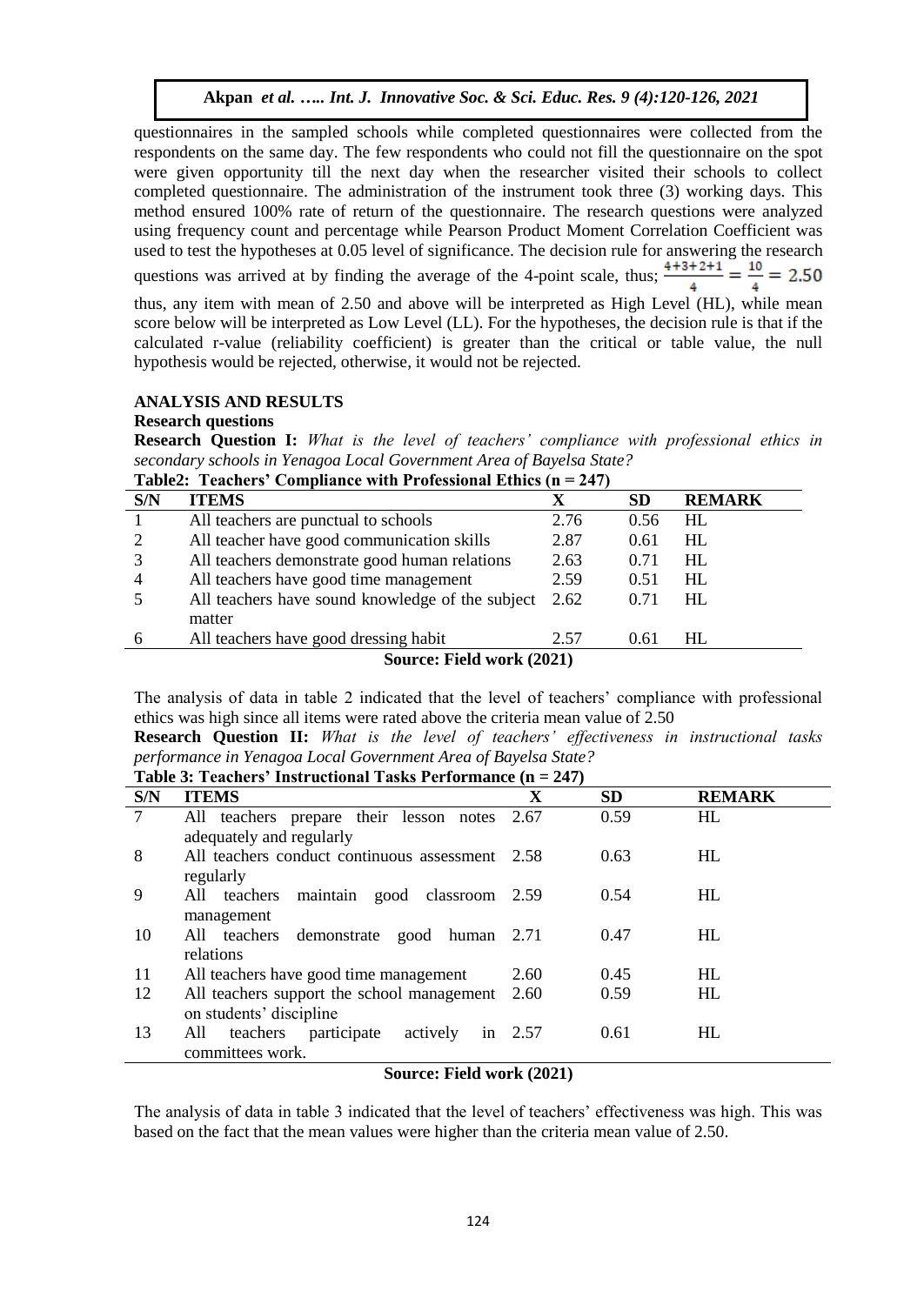## **Hypotheses**

H01: There is no significant relationship between teachers' professional ethics and teachers' instructional tasks performance in secondary schools in Yenagoa Local Government Area of Bayelsa State.

## **Table 4: Relationship between Teachers' Professional Ethics and Instructional Tasks Performance**

| --------------          |                  |     |             |      |     |      |           |                |                           |
|-------------------------|------------------|-----|-------------|------|-----|------|-----------|----------------|---------------------------|
| Category                |                  |     | <b>Mean</b> | St.D | ۵f  |      | $r_{cal}$ | $r_{\rm crit}$ | <b>Decision</b>           |
| Teachers                | Professional 247 |     | 1.55        | 0.47 |     |      |           |                |                           |
| ethics'                 |                  |     |             |      | 148 | 0.05 | 1.730     | 1.960          | Reject<br>Ho <sub>1</sub> |
| students' academic Perf |                  | 247 | .58         | 0.57 |     |      |           |                |                           |

Hypothesis one was tested by correlating data collected on teachers' professional ethics with teachers' instructional tasks performance in the nine (9) sampled secondary schools, using Pearson Product Moment Correlation Coefficient (PPMCC). The result is presented in table 4 revealed that the calculated r-value  $(1.730)$  was greater than the critical-value  $(0.205)$  at p $<0.05$  is significant. Hence, the null hypothesis (Ho) of no significant relationship is rejected while the alternate hypothesis is accepted. This implied that there is a significant relationship between teachers' professional ethics and teachers' instructional tasks performance in secondary schools.

H02: There is no significant relationship between teachers' instructional tasks performance and students' academic achievement in social studies in Yenagoa Local Government Area of Bayelsa State.

**Table 5: Relationship between Teachers' Instructional Tasks and Students' Academic Performance**

| Category                     |     | <b>Mean</b> | St.D |     |      | $r_{cal}$ | $r_{\rm crit}$ | <b>Decision</b> |
|------------------------------|-----|-------------|------|-----|------|-----------|----------------|-----------------|
| Teachers instructional task' | 150 |             | 0.47 | 148 | 0.05 | 0.79      | 1.960          | Reject          |
| Students' academic Perf.     | 150 |             | 0.57 |     |      |           |                | Ho <sub>2</sub> |

The result on table 6 indicated that r-cal (0.790) is greater than r-tab (0.205). This implied that there is a significant relationship between teachers' instructional tasks performance and students' academic performance at 0.05 level of significance. Therefore the null hypothesis of no relationship is rejected while the alternate hypothesis is accepted.

# **DISCUSSIONS OF FINDINGS**

The results obtained from the analysis of data on research question one in table 1 indicated that teachers complied highly with professional ethics in punctuality, good communication skills, positive human relations, effective time management, adequate knowledge of subject matter and good dressing habit in secondary schools in Yenagoa Local Government Area of Bayelsa State. This was in consonance with Creamers (2014) that stated that what makes an effective teacher include the professional ethics which are imbibed and demonstrated by teachers in time management, and appropriate teaching techniques. This was also supported by Tyessi, (2015) who claimed that the subjects taught by teachers might not necessarily be students' favorite, yet teachers dressing endeared them as role model to their students.

The findings on research question two in table 2 revealed that professional ethics have positive impact on teachers' instructional tasks performance. Majority of teachers prepared their lesson notes promptly, conduct continuous assessment regularly, maintained good classroom management, ensured students' discipline and participated actively in committees' work. This was in consonance with Babalola (2010) that posited that maintenance of good classroom is an instructional task performed by most school teachers.

# **CONCLUSION**

Based on the findings, teachers' professional ethics and instructional tasks have significant influence on students' academic performance. This implied that most teachers complied with professional